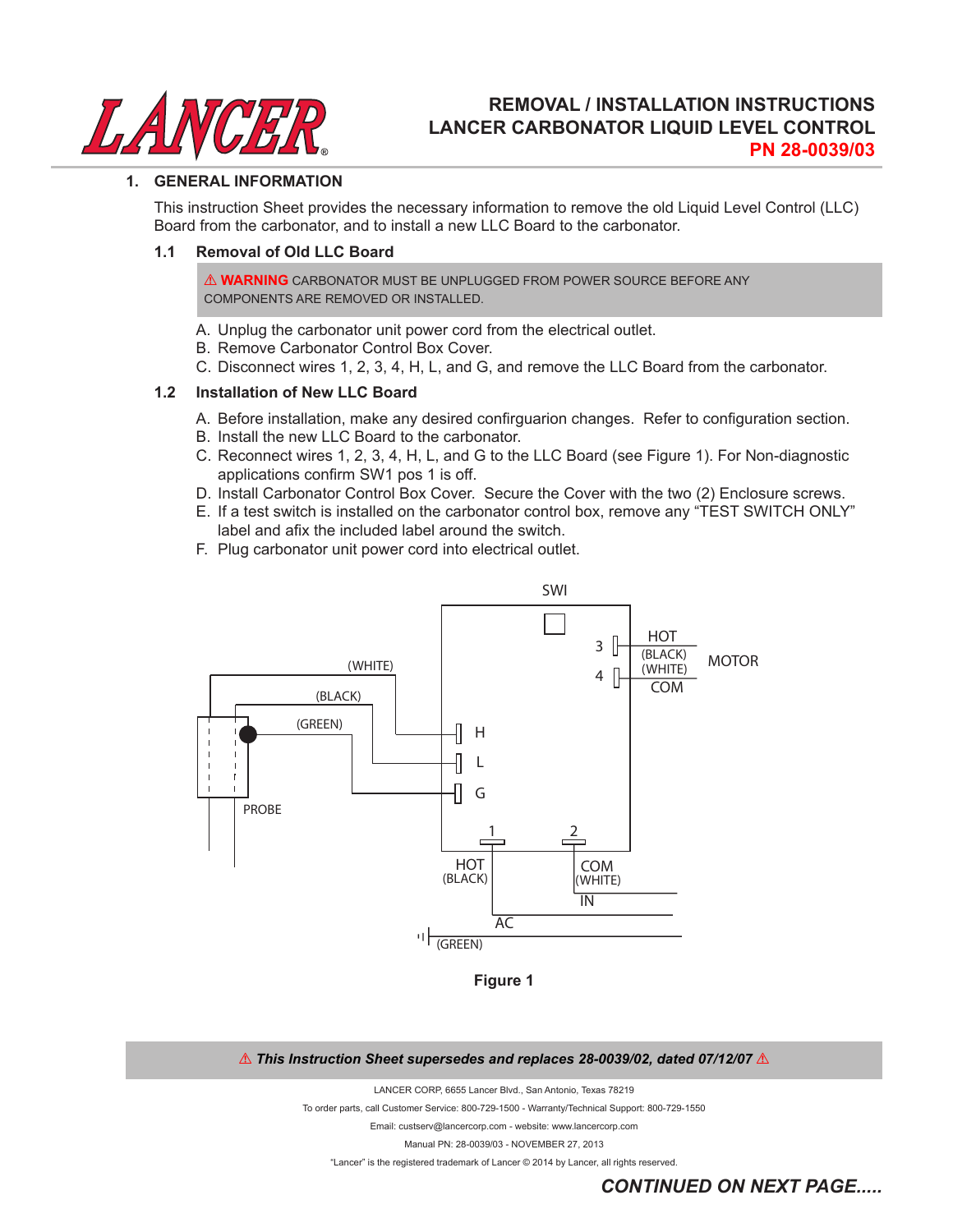# **6. Configuration**

The new carbonator PCB assemblies 64-5076 (230V) and 64-5081 (115V) have two configuration switches, located between the Power and Timeout LEDs:<br>  $\begin{array}{c} \boxed{3} \end{array}$ 





These switches can be switched with a small screwdriver or a ballpoint pen. Toward the edge of the board is On, toward the center is Off.

|                         | On                          | Off                       |
|-------------------------|-----------------------------|---------------------------|
| $Pos 1$ - Enable        | Switch must be              | J9 may be empty (no       |
| Diagnostic/Reset Switch | connected to J9             | jumpers required). Any    |
|                         | Pressing and holding the    | connected switch is       |
|                         | switch connected to J9      | ignored.                  |
|                         | will test the motor.        |                           |
|                         | Releasing the switch will   |                           |
|                         | reset any timeout.          |                           |
| Pos 2 - Enable Timeout  | If the tank fails to fill   | If the tank fails to fill |
| Auto-Retry              | within 3 minutes, the       | within 3 minutes, the     |
|                         | carbonator times out and    | carbonator times out and  |
|                         | will attempt to fill itself | never retries. The        |
|                         | every 15 minutes for 3      | timeout LED will turn on  |
|                         | hours. If it succeeds,      | continuously when the     |
|                         | normal operation will       | carbonator times out.     |
|                         | resume. The timeout         |                           |
|                         | LED will blink slowly       |                           |
|                         | within the 3 hours, then    |                           |
|                         | quickly after.              |                           |